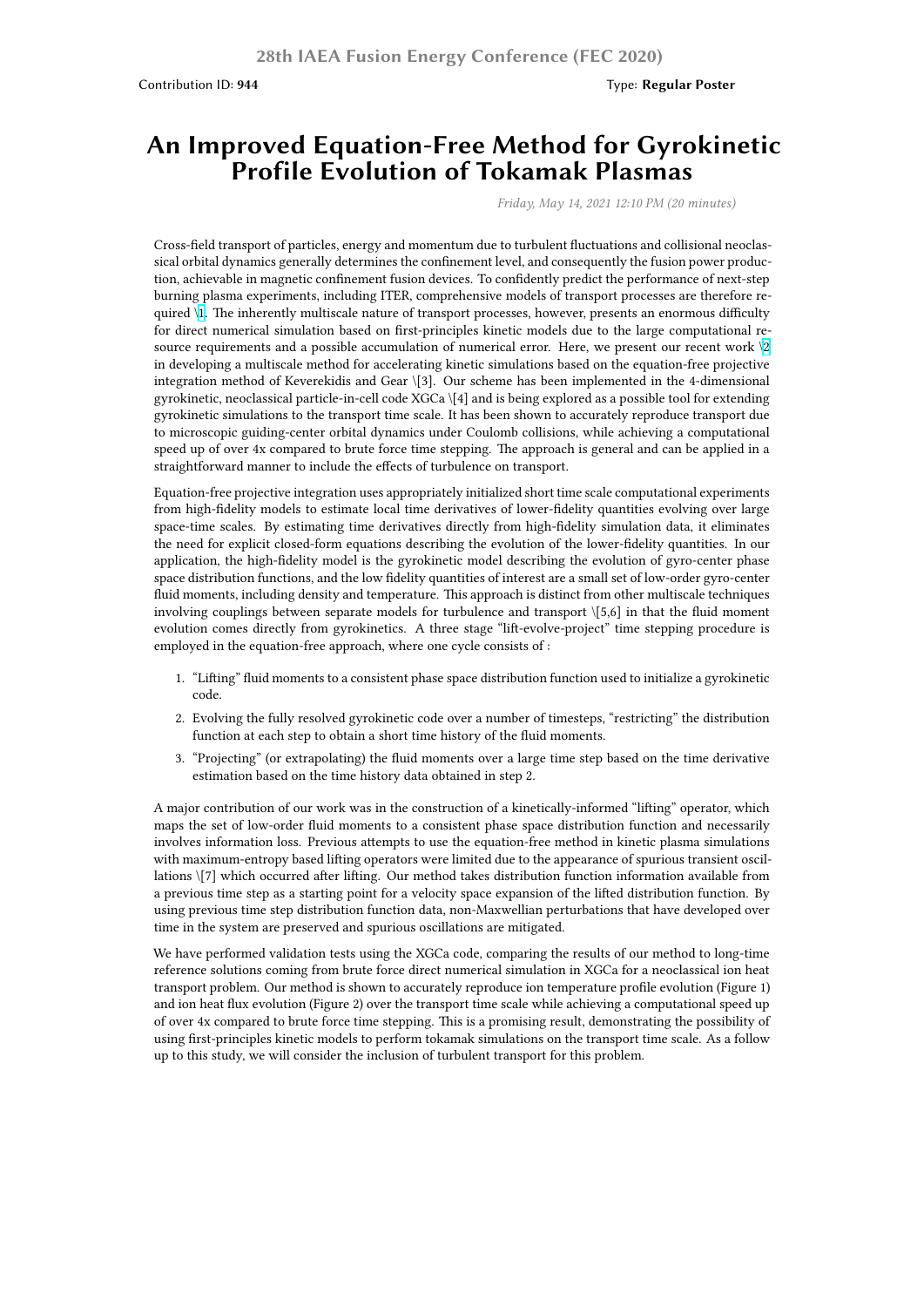

Figure 1: Initial and final ( $t = 23.5$  ms) ion temperature profiles, comparing results from our multiscale method to a reference solution obtained by direct long timescale gyrokinetic simulation.



Figure 2: Evolution of the ion heat flux,  $q_i$  , over multiple projective time steps. The time history of  $q_i$ at  $\psi_N$  = 0.25, 0.50, and 0.75 is shown on the left and snapshots of the profiles at various times on the right, comparing our multiscale method to a reference solution.

## **References :**

\1 J.E. Kinsey, G.M. Staeble, J. Candy, R.E. Waltz and R.V. Budny, Nucl. Fusion 51 (2011) 083001.

\2 B. Sturdevant, S.E. Parker, C.S. Chang, and R. Hager, to appear in Phys. Plasmas (2020), DOI: 10.1063/1.5141337.

- \[3] I.G. Kevrekidis, C.W. Gear, J. Hyman, P. Kevrekidis, O. Runborg, and C. Theodoropoulos, Comm. Math. Sci. 1 (4) (2003) 715-762.
- \[\[4](https://nucleus.iaea.org/sites/fusionportal/Shared%20Documents/FEC%202020%20Images/944/IAEA_figure_1.png)] R. Hager and C.S. Chang, Phys. Plasmas 23 (2016) 042503.
- \[\[5](https://nucleus.iaea.org/sites/fusionportal/Shared%20Documents/FEC%202020%20Images/944/IAEA_figure_2.png)] M. Barnes, I.G. Abel, W. Dorland, T. Gorler, G.W. Hammett, and F. Jenko, Phys. Plasmas 17 (2010) 056109.
- \[6] J.B. Parker, L.L. LoDestro, D. Told, G. Merlo, L.F. Ricketson, A. Campos, F. Jenko, and J.A.F. Hittinger,